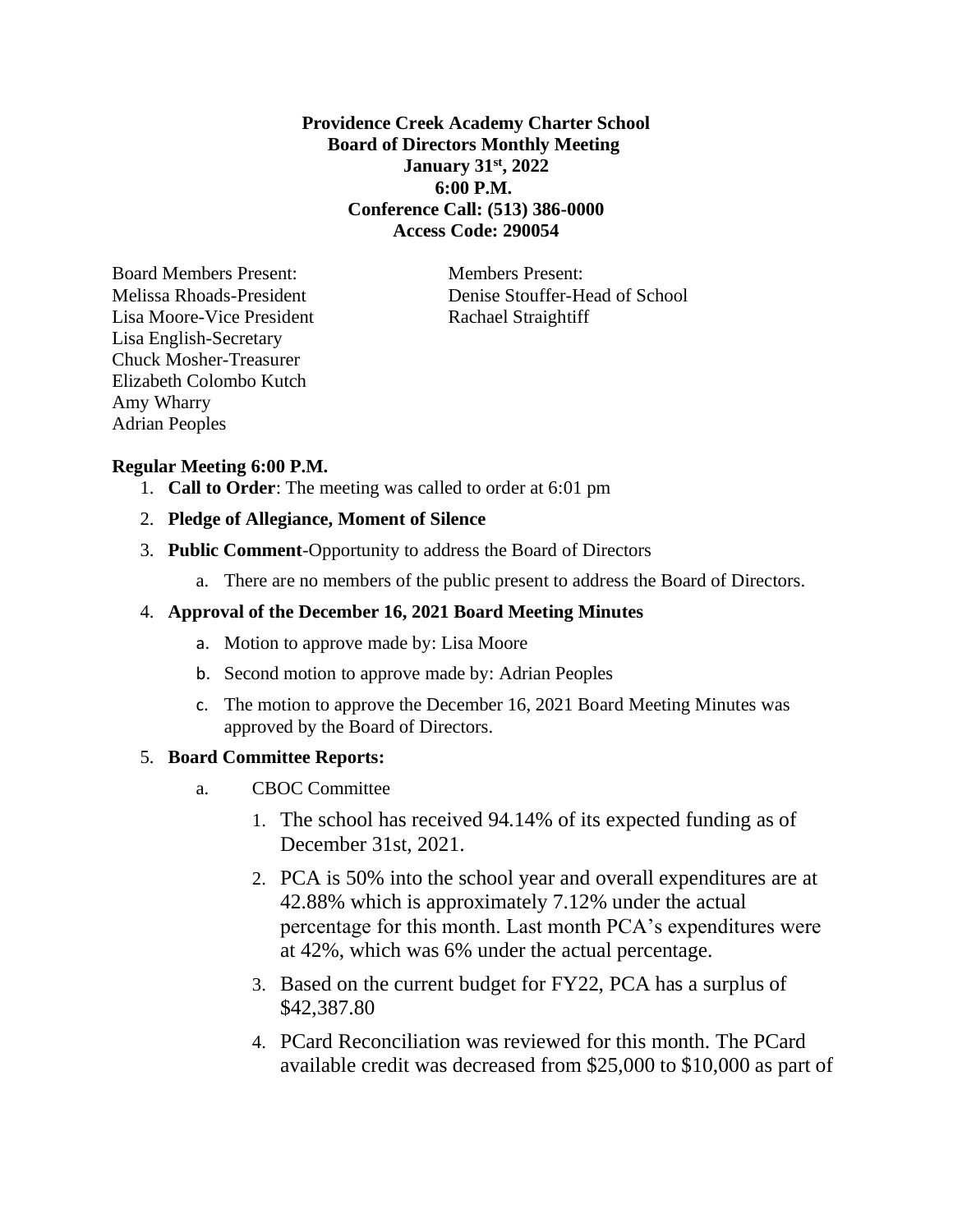the Board of Directors extension of the higher credit card limit for the CSP Expansion Grant purchases.

- b. Website Committee
	- 1. The website project is now moving into development of PCA specific content.
- c. Expansion Committee
	- 1. RFQ was posted recently and the Expansion Committee is going to meet at February  $11<sup>th</sup>$ , 2022 at 4:00 to decide on an architect.
	- 2. The Expansion Committee is exploring the option of the hired architect to take on additional projects on campus.

### 6. **Reports:**

- a. Head of School Report
	- 1. Title funds were found to be in compliance.
	- 2. The PLC for fall and winter has been published with the math and reading specialist. Virtual days are being used to meet in grade level teams and for professional development opportunities.
	- 3. PCA's expansion plan includes a new kindergarten classroom. With this, Mrs. Stouffer is proposing adding new furniture pieces to all five classrooms in kindergarten.
	- 4. Mrs. Stouffer is looking to update the language of the nepotism policy to reflect that members have been grandfathered into the new policy.
	- 5. Mrs. Stouffer is proposing increased hourly rates for substitutes.
	- 6. Mrs. Stouffer is proposing to hire a clerical assistant and substitute nurse for this school year only to assist with Covid contract tracing.
- 7. **Executive Session**: *Pursuant to 29* Del. C. *§ 10004(b) (1) and (2) Providence Creek Academy Board will call for an executive session closed to the public pursuant to subsections (c) and (e) of this section, to discuss personnel matters in which the names, competency and abilities of individual employees are discussed.*
	- a. **Motion to go into Executive Session made by:** Elizabeth Colombo Kutch
	- b. **Second motion made by:** Chuck Mosher
	- c. The motion to go into Executive Session was approved by the Board of Directors.
	- d. Motion to come out of Executive Session made by: Adrian Peoples
	- e. Second motion made by: Lisa Moore
	- f. The motion to come out of Executive Session was approved by the Board of Directors.
- 8. **New Business:**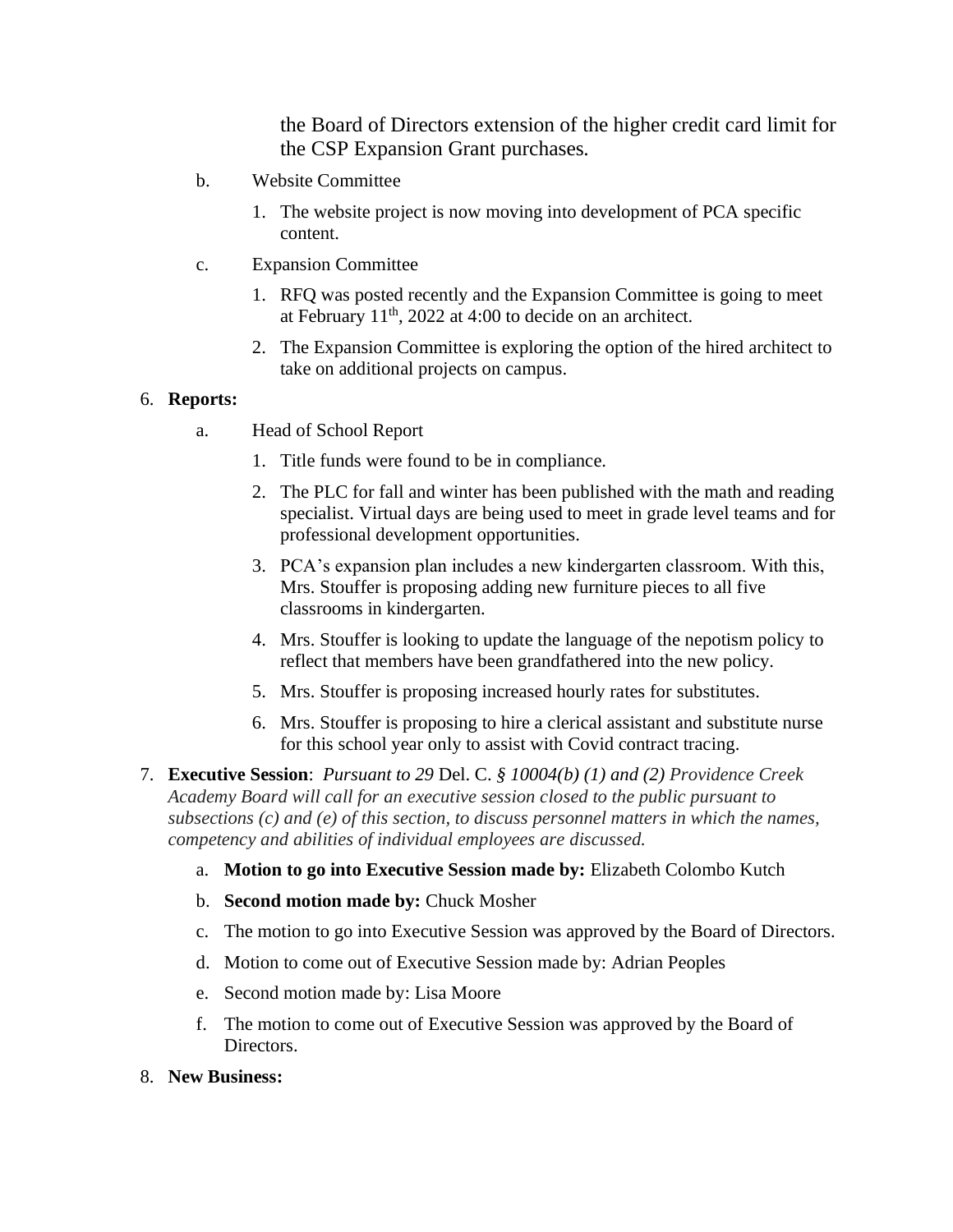- a. Action Item: The Board will determine if it wishes to approve the SY2021/2022 December Budget.
	- 1. Motion to approve made by: Adrian Peoples
	- 2. Second motion to approve made by: Lisa Moore
	- 3. The motion to approve the SY2021/2022 December Budget was approved by the Board of Directors.
- b. Action Item: The Board will determine if it wishes to approve the DOE Monthly December 2021 Budget.
	- 1. Motion to approve made by: Chuck Mosher
	- 2. Second motion to approve made by: Adrian Peoples
	- 3. The motion to approve the DOE Monthly December 2021 Budget was approved by the Board of Directors.
- c. Action Item: The Board will determine if it wishes to approve the purchase of furniture for kindergarten classrooms, not to exceed \$10,000.
	- b. Motion to approve made by: Elizabeth Colombo Kutch
	- c. Second motion to approve made by: Lisa Moore
	- d. The Motion to approve the purchase of furniture for kindergarten classrooms, not to exceed \$10,000, was approved by the Board of Directors.
- d. Action Item: The Board will determine if it wishes to approve the revisions to the Nepotism Policy. This includes format changes and language clarification.
	- 1. Motion to approve made by: Adrian Peoples
	- 2. Second motion to approve made by: Lisa English
	- 3. The motion to approve the revisions to the Nepotism Policy was approved by the Board of Directors.
- e. Action Item: The Board will determine if it wishes to approve the new pay scale for substitute teachers following the below hourly rates
	- a. Class A: \$16.53
	- b. Class B: \$13.20
	- c. Class C: \$10.53
	- d. Motion to approve made by: Chuck Mosher
	- e. Second motion to approve made by: Adrian Peoples
	- f. The motion to approve the new pay scale for substitute teachers following the above hourly rates was approved by the Board of Directors.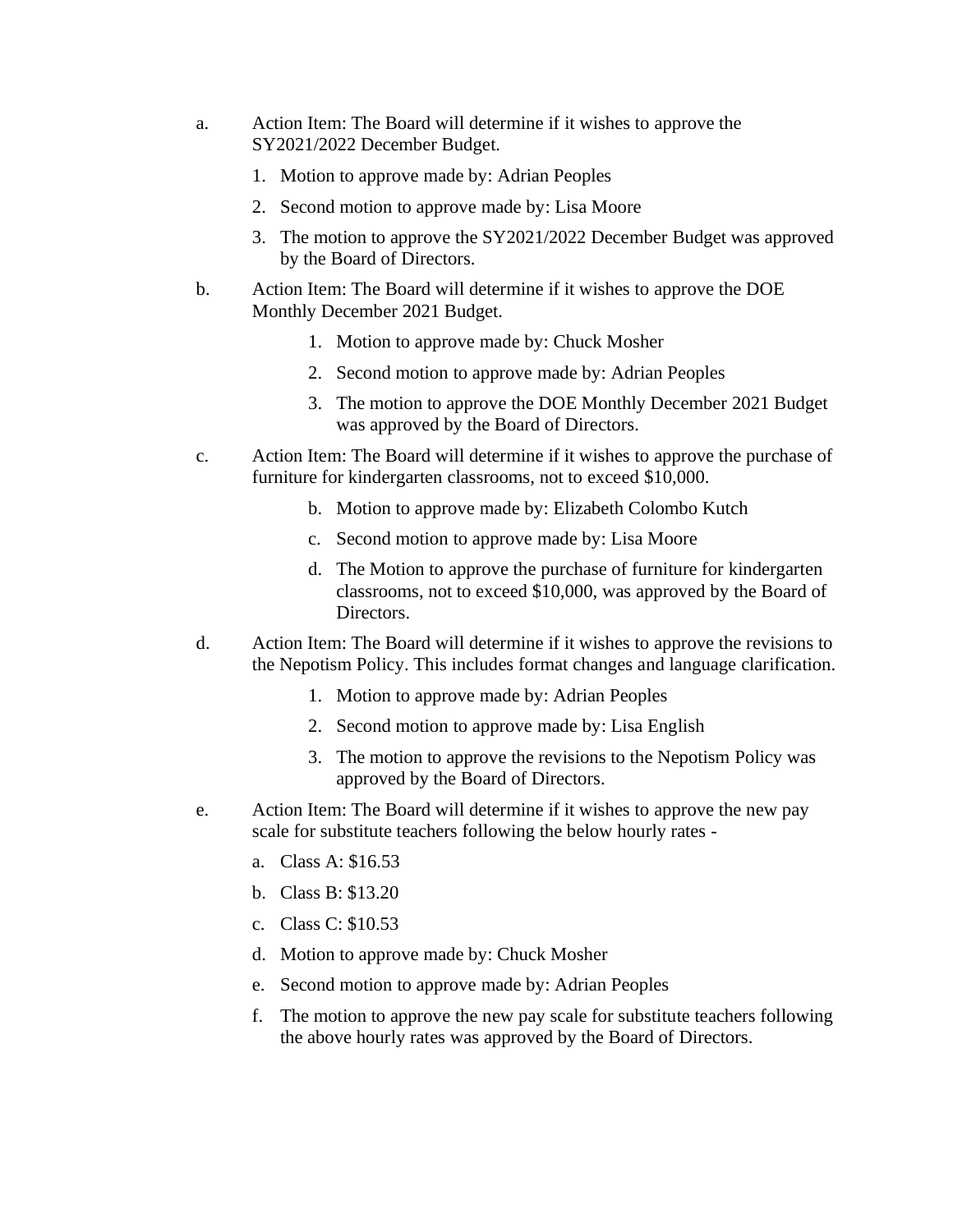- f. Action Item: The Board will determine if it wishes to approve the temporary part-time Clerical Nurse Assistant for the remainder of SY21/22, not to exceed \$8,000.
	- 1. Motion to approve made by: Elizabeth Colombo Kutch
	- 2. Second motion to approve made by: Lisa Moore
	- 3. The motion to approve the temporary part-time clerical nurse was approved by the Board of Directors.
- g. Action Item: The Board will determine if it wishes to approve the Substitute Nurse for the remainder of SY21/22, not to exceed \$5,500.
	- 1. Motion to approve made by: Adrian Peoples
	- 2. Second motion to approve made by: Elizabeth Colombo Kutch
	- 3. The motion to approve the Substitute Nurse for the remainer of SY21/22, not to exceed \$5,500, was approved by the Board of Directors.
- h. Action Item: The Board will determine if it wishes to approve the School Newsletter Advisor position. This is an EPER position, not to exceed \$1,500 per school year.
	- 1. Motion to approve made by: Lisa English
	- 2. Second motion to approve made by: Adrian Peoples
	- 3. The motion to approve the School Newsletter Advisor position was approved by the Board of Directors.
- i. Action Item: The Board will determine if it wishes to approve the hire of Tyanna Reed as the Clerical Nurse Assistant.
	- 1. Motion to approve made by: Elizabeth Colombo Kutch
	- 2. Second motion made by: Lisa Moore
	- 3. The motion to approve the hire of Tyanna Reed as the Clerical Nurse Assistant was approved by the Board of Directors.
- j. Action Item: The Board will determine if it wishes to approve the hire of Danielle Bowers as the School Newsletter Advisor.
	- 1. Motion to approve made by: Chuck Mosher
	- 2. Second motion to approve made by: Lisa English
	- 3. The motion to approve the hire of Danielle Bowers as the School Newsletter Advisor was approved by the Board of Directors.
- k. Action Item: The Board will determine if it wishes to approve the hire of Julius Williams as the Baseball Coach. This is an EPER position.
	- 1. Motion to approve made by: Adrian Peoples
	- 2. Second motion to approve made by: Chuck Mosher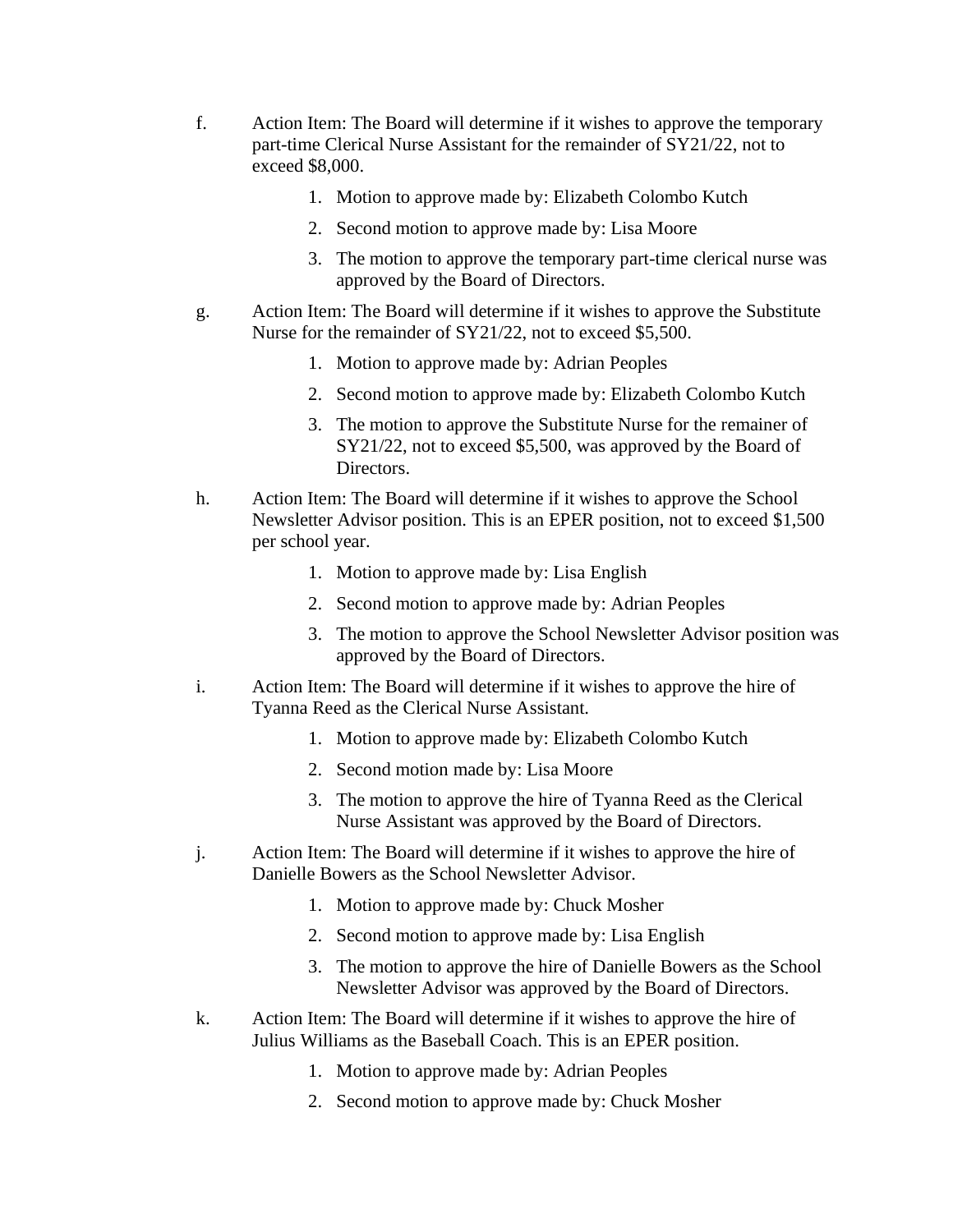- 3. The motion to approve the hire of Julius Willilams as the Baseball Coach as an EPER position was approved by the Board of Directors.
- l. Action Item: The Board will determine if it wishes to approve the hire of Tiffany Credle as the Softball Coach. This is an EPER position.
	- 1. Motion to approve made by: Lisa Moore
	- 2. Second motion to approve made by: Adrian Peoples
	- 3. The motion to approve the hire of Tiffany Credle as the Softball Coach was approved by the Board of Directors.
- m. Action Item: The Board will determine if it wishes to approve the hire of the Lacrosse Coach. This is an EPER position. (action item tabled)
- n. Action Item: The Board will determine if it wishes to approve the hire of a Transportation Administrative Assistant.
	- 1. Motion to approve made by: Adrian Peoples
	- 2. Second motion to approve made by: Elizabeth Colombo Kutch
	- 3. The motion to approve the hire of a Transportation Administrative Assistant was approved by the Board of Directors.
- o. Action Item: The Board will determine if it wishes to approve the hire of Kimberly Heeman as a Special Education Teacher.
	- 1. Motion to approve made by: Elizabeth Colombo Kutch
	- 2. Second motion to approve made by: Lisa English
	- 3. The motion to approve the hire of Kimberley Heeman as a Special Education Teacher was approved by the Board of Directors.
- p. Action Item: The Board will determine if it wishes to approve the resignation of Emily Vaccarinni.
	- 1. Motion to approve made by: Chuck Mosher
	- 2. Second motion to approve made by: Lisa Moore
	- 3. The motion to approve the resignation of Emily Vaccarini was approved by the Board of Directors.

#### 9. **Old Business:** None

10. **Adjournment:** Next Board Meeting is Monday February 28, 2022 at 6:00 PM.

#### 1. **Motion to adjourn made by: Adrian Peoples**

- 2. Second motion to adjourn made by: Lisa Moore
- 3. The motion to adjourn the January 31,2022 meeting was approved by the Board of Directors.